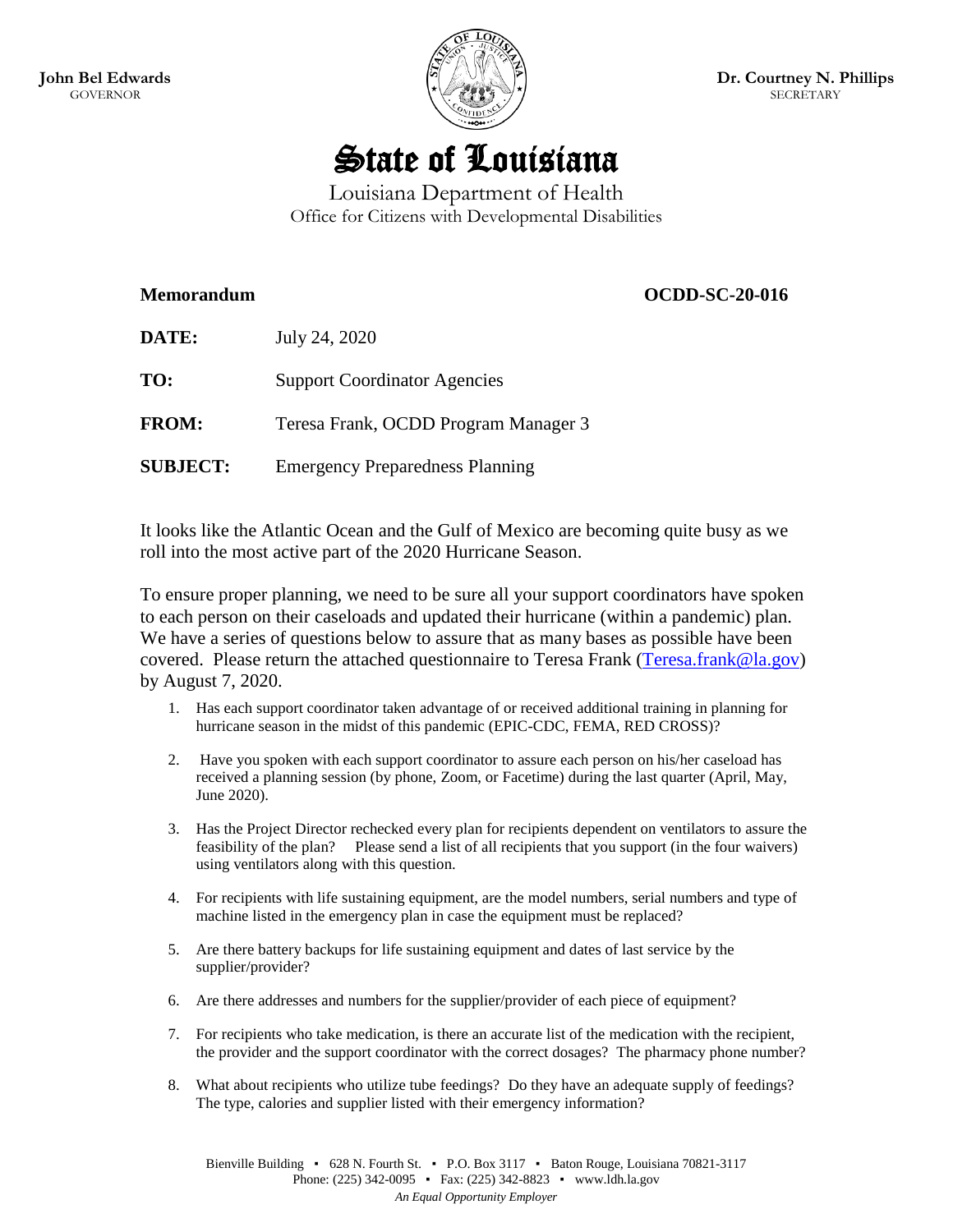- 9. Does the recipient have the support coordination agency and the service provider's 800 numbers in case they evacuate out-of-state and need to get in touch?
- 10. Does the recipient/family have 2 cloth masks and sanitizing supplies in their "Go Bag" to take with them in case evacuation is needed? Adult incontinence briefs? Blue pads? Gloves? Any special foods or calming toys or materials?
- 11. Has the support coordinator discussed the possibility that families or providers may have to evacuate north instead of to our neighboring states of Texas and Mississippi due to the heavy prevalence of COVID-19 in both of these states?
- 12. Has the support coordinator contacted the local Emergency Operations Center for anyone who may need certain assistance in their parish? Transportation? Special Needs Shelter? Electricity in a shelter?
- 13. Has the support coordinator reminded the individual/family that shelters will look different this year due to COVID-19? They won't be able to hold as many people, there may not be as many volunteers as usual, there may not be as many shelters or there may be more due to COVID-19.
- 14. As the State may have to put evacuees in hotel rooms due to COVID-19 there may be a shortage of hotel rooms available. People should take this into consideration as well. Has the support coordinator discussed this possibility with families who plan on evacuating to a hotel room?
- 15. Louisiana is one of the few states that provide cots at shelters. This may not happen at all of them. Individuals should keep this in mind that food and sleeping gear should be packed when evacuating in a vehicle. Have the support coordinators discussed this with families/service providers?
- 16. Pets should be cared for, planned for and evacuated with the recipient/family. The support coordinator may need to assist in finding pet friendly shelters. Have the support coordinators identified which individuals/recipients have pets and would need this information?
- 17. For individuals in low lying areas, areas prone to flooding or coastal areas is there a plan to evacuate individuals prior to flooding?
- 18. Does every individual know who their Health Plan is if they have one and how to get in touch with the health plan? This is very important!

We expect that all the above questions, should be discussed and planned for with each recipient/family.

**This document, with your answers, for each support coordination** *agency, not each individual support coordinator* **should be returned no later than close-of-business Tuesday August 7, 2020.**

As always we appreciate your continued support to individuals with intellectual and developmental disabilities.

#### **Below you will find some resources for your support coordinators:**

[https://gohsep.la.gov/Portals/0/Documents/Prevent/2016EmergencyGuide\\_English.pdf](https://gohsep.la.gov/Portals/0/Documents/Prevent/2016EmergencyGuide_English.pdf)

**Local EOC numbers:**